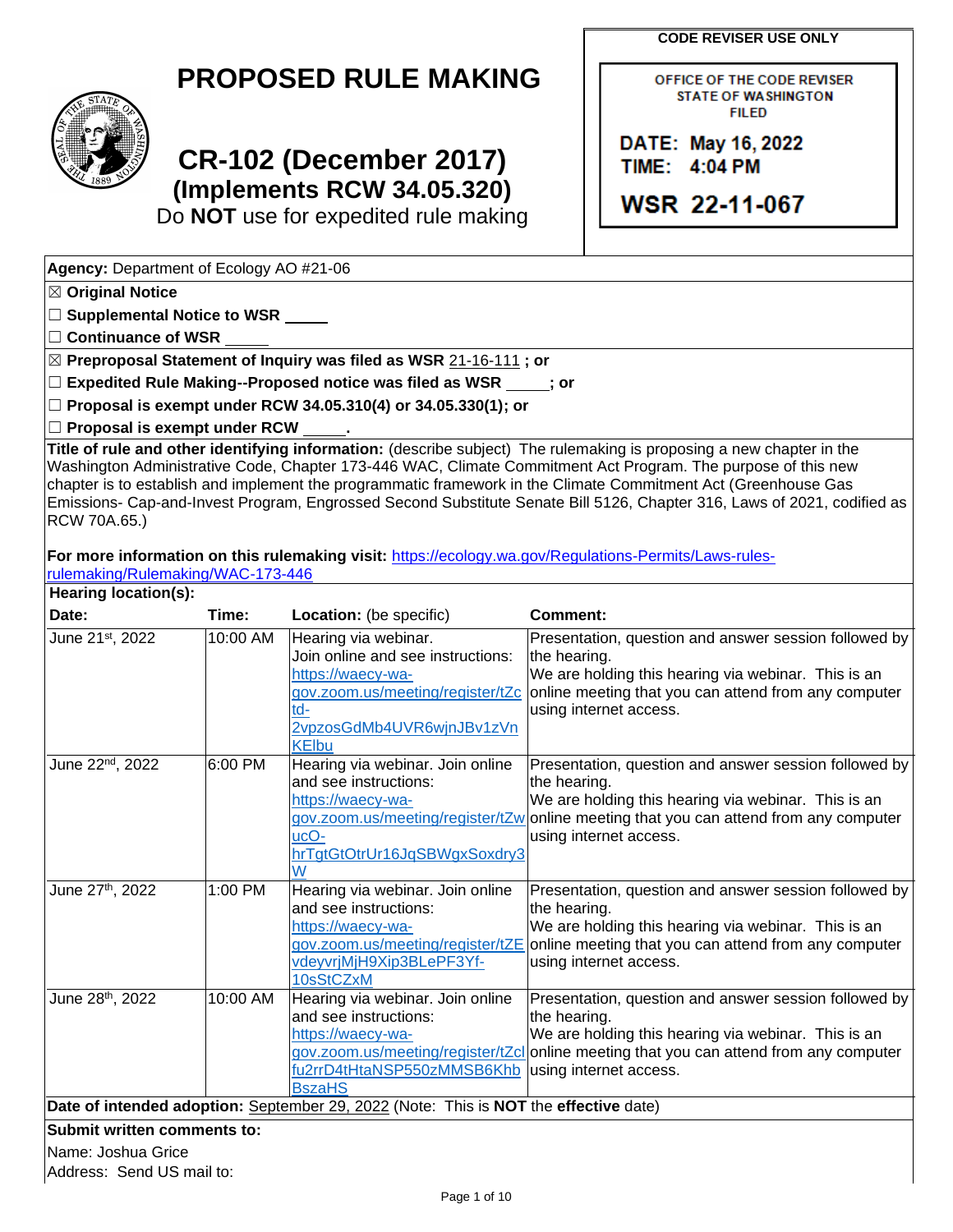Department of Ecology Air Quality Program PO Box 47600, Olympia, WA 98504-7600

Or

Send parcel delivery services to: Department of Ecology Air Quality Program 300 Desmond Dr. SE, Lacey, WA 98503

Email: [ecyreclimaterules@ecy.wa.gov](mailto:ecyreclimaterules@ecy.wa.gov)

Fax: N/A

Other: Online:<https://aq.ecology.commentinput.com/?id=6Nx2J>

By (date) June 30, 2022

## **Assistance for persons with disabilities:**

Contact Ecology ADA Coordinator Phone: 360-407-6831 Fax: N/A TTY: For Washington Relay Service or TTY call 711 or 877-833-6341. Email: [ecyADAcoordinator@ecy.wa.gov](mailto:ecyADAcoordinator@ecy.wa.gov) Other: Visit https://ecology.wa.gov/accessibility for more information.

By (date) June 16, 2022

**Purpose of the proposal and its anticipated effects, including any changes in existing rules:** This rulemaking will establish the foundational regulations necessary to implement the Climate Commitment Act Program to cap greenhouse gas (GHG) emissions and implement an allowance trading market.

These components include, but are not limited to:

- Program coverage, registration, and account requirements
- Methods and procedures for allocating allowances
- Allowance budgets for the first compliance period (2023 2026) and distribution of allowances
- Auction registration requirements
- Auction floor and ceiling prices and Tier I and Tier II prices for allowance price containment reserve auctions
- Emissions containment reserve
- Procedures and protocols for offset projects
- Enforcement provisions
- Transfer and sale of allowances and recognition of compliance instruments
- Other elements to support the operation and functioning of the cap and invest program

**Reasons supporting proposal:** In 2020, the Legislature updated Washington's greenhouse gas emissions limits for 2030, 2040, and 2050. Washington must, based on current science and emission trends, achieve these targets to support the global effort to avoid the most significant impacts of climate change. Meeting these emission-reduction commitments will require coordinated, comprehensive, and multi-sectoral implementation of policies, programs, and laws – such as the Climate Commitment Act –as other enacted policies are insufficient by themselves. The Climate Commitment Act establishes a new cap-and-invest program to help Washington achieve these limits. Ecology is responsible for implementing this program through rulemaking. The legislation directs Ecology to start the program by January 1, 2023, and adopt annual allowance budgets for the first compliance period of the program by October 1, 2022.

**Statutory authority for adoption:** RCW 70A.65.220 Adoption of Rules

**Statute being implemented:** RCW 70A.65.060 through 70A.65.210 (Climate Commitment Act – Cap and Invest Program)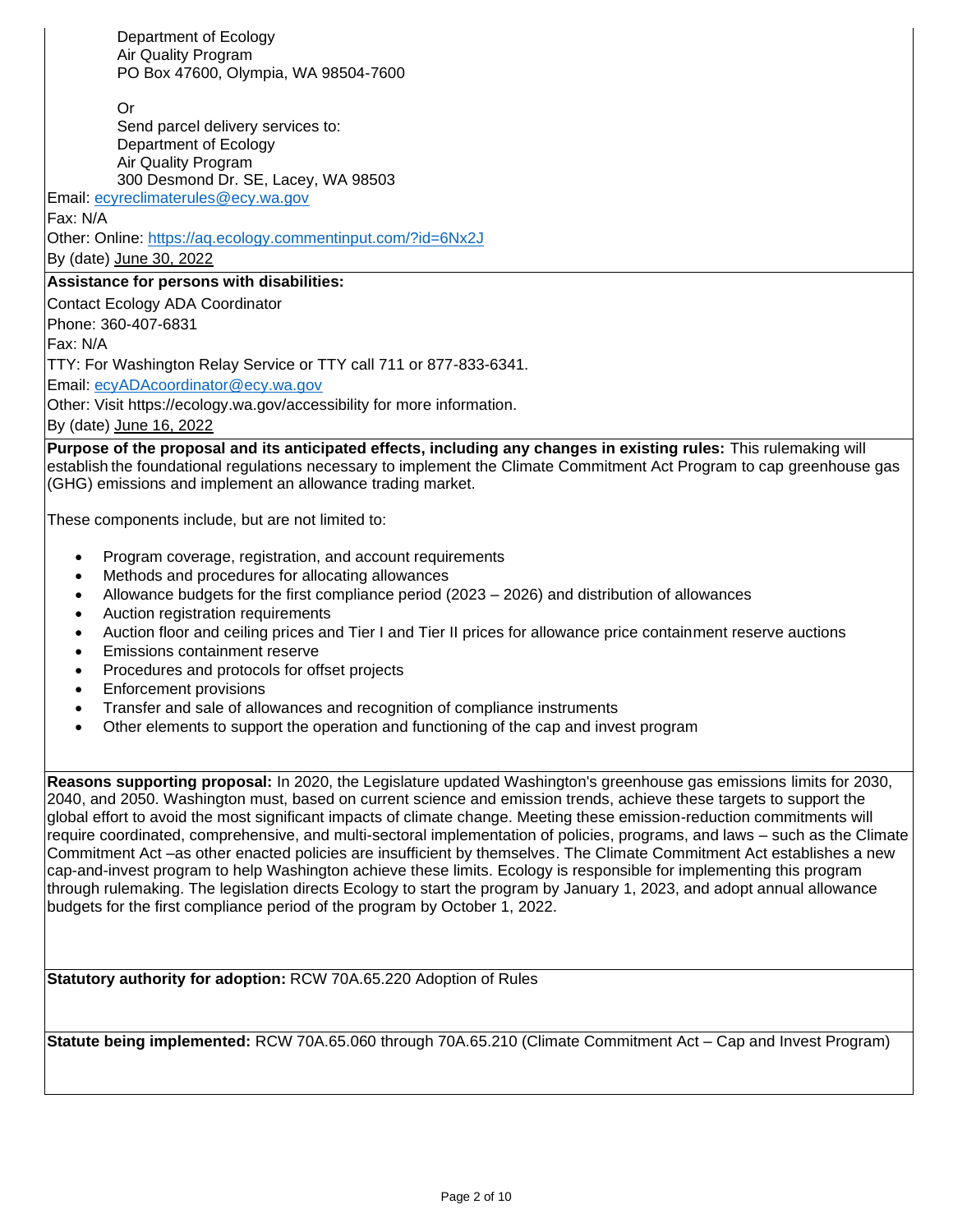| Is rule necessary because of a:                                                                                                                                                                                                                                                                                                                                                            |                                                                                                                                                                                                   |                                                                                                               |                                 |  |  |  |
|--------------------------------------------------------------------------------------------------------------------------------------------------------------------------------------------------------------------------------------------------------------------------------------------------------------------------------------------------------------------------------------------|---------------------------------------------------------------------------------------------------------------------------------------------------------------------------------------------------|---------------------------------------------------------------------------------------------------------------|---------------------------------|--|--|--|
| Federal Law?                                                                                                                                                                                                                                                                                                                                                                               |                                                                                                                                                                                                   |                                                                                                               | $\boxtimes$ No<br>Yes           |  |  |  |
|                                                                                                                                                                                                                                                                                                                                                                                            | <b>Federal Court Decision?</b><br>Yes<br>$\boxtimes$ No                                                                                                                                           |                                                                                                               |                                 |  |  |  |
| <b>State Court Decision?</b>                                                                                                                                                                                                                                                                                                                                                               | $\Box$ Yes<br>$\boxtimes$ No                                                                                                                                                                      |                                                                                                               |                                 |  |  |  |
| If yes, CITATION:                                                                                                                                                                                                                                                                                                                                                                          |                                                                                                                                                                                                   |                                                                                                               |                                 |  |  |  |
| matters: N/A                                                                                                                                                                                                                                                                                                                                                                               |                                                                                                                                                                                                   | Agency comments or recommendations, if any, as to statutory language, implementation, enforcement, and fiscal |                                 |  |  |  |
|                                                                                                                                                                                                                                                                                                                                                                                            |                                                                                                                                                                                                   | Name of proponent: (person or organization) Department of Ecology                                             | $\Box$ Private<br>$\Box$ Public |  |  |  |
|                                                                                                                                                                                                                                                                                                                                                                                            | Name of agency personnel responsible for:                                                                                                                                                         |                                                                                                               | ⊠ Governmental                  |  |  |  |
|                                                                                                                                                                                                                                                                                                                                                                                            |                                                                                                                                                                                                   |                                                                                                               |                                 |  |  |  |
|                                                                                                                                                                                                                                                                                                                                                                                            | Name                                                                                                                                                                                              | <b>Office Location</b>                                                                                        | Phone                           |  |  |  |
| Drafting:                                                                                                                                                                                                                                                                                                                                                                                  | <b>Kay Shirey</b>                                                                                                                                                                                 | Lacey, WA                                                                                                     | 564-200-2372                    |  |  |  |
| Implementation:                                                                                                                                                                                                                                                                                                                                                                            | Luke Martland                                                                                                                                                                                     | Lacey, WA                                                                                                     | 360-764-3666                    |  |  |  |
| Enforcement:                                                                                                                                                                                                                                                                                                                                                                               | <b>Luke Martland</b>                                                                                                                                                                              | Lacey, WA                                                                                                     | 360-764-3666                    |  |  |  |
| Name: N/A<br>Address: N/A<br>Phone: N/A<br>Fax: N/A<br>TTY: N/A<br>Email: N/A<br>Other: N/A                                                                                                                                                                                                                                                                                                |                                                                                                                                                                                                   |                                                                                                               |                                 |  |  |  |
|                                                                                                                                                                                                                                                                                                                                                                                            | Is a cost-benefit analysis required under RCW 34.05.328?                                                                                                                                          |                                                                                                               |                                 |  |  |  |
|                                                                                                                                                                                                                                                                                                                                                                                            |                                                                                                                                                                                                   | $\boxtimes$ Yes: A preliminary cost-benefit analysis may be obtained by contacting:                           |                                 |  |  |  |
|                                                                                                                                                                                                                                                                                                                                                                                            | Name: Joshua Grice<br>Address: Department of Ecology                                                                                                                                              |                                                                                                               |                                 |  |  |  |
|                                                                                                                                                                                                                                                                                                                                                                                            | Air Quality Program                                                                                                                                                                               |                                                                                                               |                                 |  |  |  |
|                                                                                                                                                                                                                                                                                                                                                                                            | PO Box 47600, Olympia, WA 98504-7600                                                                                                                                                              |                                                                                                               |                                 |  |  |  |
| Fax: N/A                                                                                                                                                                                                                                                                                                                                                                                   | Phone: 360-280-6566                                                                                                                                                                               |                                                                                                               |                                 |  |  |  |
|                                                                                                                                                                                                                                                                                                                                                                                            | TTY: For Washington Relay Service or TTY call 711 or 877-833-6341                                                                                                                                 |                                                                                                               |                                 |  |  |  |
| Email: ecyreclimaterules@ecy.wa.gov                                                                                                                                                                                                                                                                                                                                                        |                                                                                                                                                                                                   |                                                                                                               |                                 |  |  |  |
| Other:                                                                                                                                                                                                                                                                                                                                                                                     |                                                                                                                                                                                                   |                                                                                                               |                                 |  |  |  |
| No:<br>ш                                                                                                                                                                                                                                                                                                                                                                                   | Please explain:                                                                                                                                                                                   |                                                                                                               |                                 |  |  |  |
|                                                                                                                                                                                                                                                                                                                                                                                            |                                                                                                                                                                                                   | Regulatory Fairness Act Cost Considerations for a Small Business Economic Impact Statement:                   |                                 |  |  |  |
|                                                                                                                                                                                                                                                                                                                                                                                            | This rule proposal, or portions of the proposal, may be exempt from requirements of the Regulatory Fairness Act (see<br>chapter 19.85 RCW). Please check the box for any applicable exemption(s): |                                                                                                               |                                 |  |  |  |
| This rule proposal, or portions of the proposal, is exempt under RCW 19.85.061 because this rule making is being<br>adopted solely to conform and/or comply with federal statute or regulations. Please cite the specific federal statute or<br>regulation this rule is being adopted to conform or comply with, and describe the consequences to the state if the rule is not<br>adopted. |                                                                                                                                                                                                   |                                                                                                               |                                 |  |  |  |

Citation and description:

 $\Box$  This rule proposal, or portions of the proposal, is exempt because the agency has completed the pilot rule process defined by RCW 34.05.313 before filing the notice of this proposed rule.

 $\Box$  This rule proposal, or portions of the proposal, is exempt under the provisions of RCW 15.65.570(2) because it was adopted by a referendum.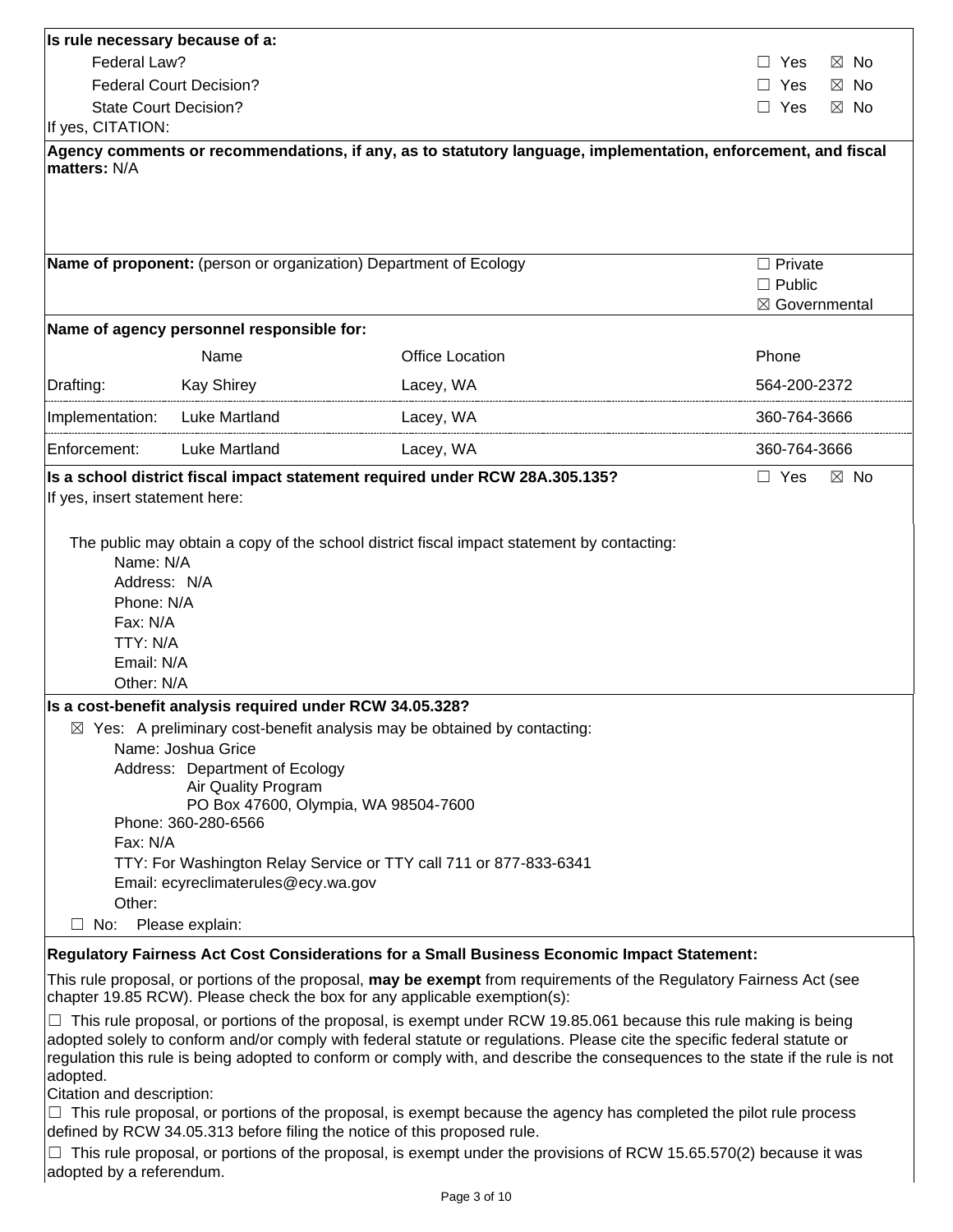☐ This rule proposal, or portions of the proposal, is exempt under RCW 19.85.025(3). Check all that apply:

- $□$  RCW 34.05.310 (4)(b)  $□$  RCW 34.05.310 (4)(e)
- $□$  RCW 34.05.310 (4)(c)  $□$  RCW 34.05.310 (4)(f)
- $□$  RCW 34.05.310 (4)(d)  $□$  RCW 34.05.310 (4)(g)
- (Internal government operations) (Dictated by statute)
- (Incorporation by reference) (Set or adjust fees)
	- (Correct or clarify language) ((i) Relating to agency hearings; or (ii) process requirements for applying to an agency for a license or permit)

 $\boxtimes$  This rule proposal, or portions of the proposal, is exempt under RCW 19.85.025(4).

Explanation of exemptions, if necessary: The analyses required under the RFA, and their inclusion in a Small Business Economic Impact Statement, are based on whether the proposed rule would impose compliance costs on small businesses. A rule is otherwise exempt from these analyses under RCW 19.85.025(4).

Based on available information, we did not identify any small businesses that would be covered entities and therefore required to comply with the proposed rule. The average business that is likely to be a covered entity under the proposed rule employs 19,273 people. However, we do not have full information concerning all potential covered entities. For example, about half of the 50-60 expected electric power entities that would potentially start reporting under recent amendments to the GHG reporting rule (Chapter 173-441 WAC), would also be covered entities. Based on the size of other covered entities, we do not expect these electric power entities to be small businesses.

While it may be reasonable to assume that electric power entities are all large businesses, we cannot be certain of all their attributes. This is particularly true for EPEs for which we have uncertainty about emissions levels. Due to uncertainty about the employment attributes of electric power entities, we chose to complete a Small Business Economic Impact Statement and complete work required under the RFA, to fully understand potential disproportion in the impacts of the proposed rule.

As the RFA requires analyses specifically related to employment impacts and price or output impacts (as they play into revenue and profits), we also determined this analysis would be the most appropriate space to discuss macroeconomic modeling we performed to fully understand the potential impacts of the proposed rule.

## **COMPLETE THIS SECTION ONLY IF NO EXEMPTION APPLIES**

If the proposed rule is **not exempt**, does it impose more-than-minor costs (as defined by RCW 19.85.020(2)) on businesses?

 $\Box$  No Briefly summarize the agency's analysis showing how costs were calculated.

 $\boxtimes$  Yes Calculations show the rule proposal likely imposes more-than-minor cost to businesses, and a small business economic impact statement is required. Insert statement here:

#### **WA Department of Ecology Small Business Economic Impact Statement: Relevant Information for State Register Publication**

## **Proposed WAC 173-446 Climate Commitment Act Program**

This Small Business Economic Impact Statement (SBEIS) presents the:

- Compliance requirements of the proposed rule.
- Results of the analysis of relative compliance cost burden.
- Consideration of lost sales or revenue.
- Cost-mitigating action taken by Ecology, if required.
- Small business and local government consultation.
- Industries likely impacted by the proposed rule.
- Expected net impact on jobs statewide.

The analyses required under the RFA, and their inclusion in a Small Business Economic Impact Statement, are based on whether the proposed rule would impose compliance costs on small businesses. A rule is otherwise exempt from these analyses under RCW 19.85.025(4).

Based on available information, we did not identify any small businesses that would be covered entities and therefore required to comply with the proposed rule. The average business that is likely to be a covered entity under the proposed rule employs 19,273 people. However, we do not have full information concerning all potential covered entities. For example,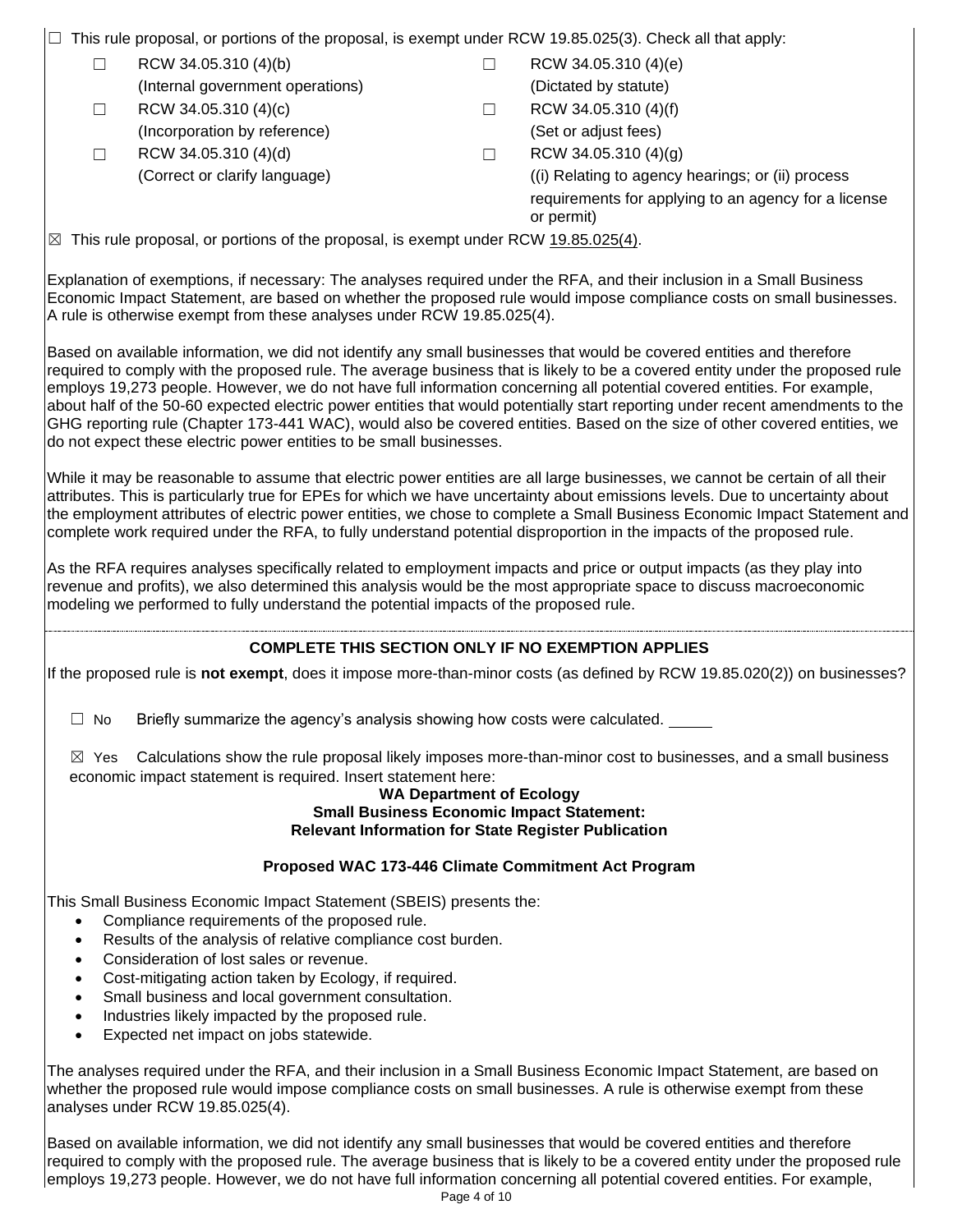about half of the 50-60 expected electric power entities that would potentially start reporting under recent amendments to the GHG reporting rule (Chapter 173-441 WAC), would also be covered entities. Based on the size of other covered entities, we do not expect these electric power entities to be small businesses.

While it may be reasonable to assume that electric power entities are all large businesses, we cannot be certain of all their attributes. This is particularly true for EPEs for which we have uncertainty about emissions levels. Due to uncertainty about the employment attributes of electric power entities, we chose to complete a Small Business Economic Impact Statement and complete work required under the RFA, to fully understand potential disproportion in the impacts of the proposed rule.

As the RFA requires analyses specifically related to employment impacts and price or output impacts (as they play into revenue and profits), we also determined this analysis would be the most appropriate space to discuss macroeconomic modeling we performed to fully understand the potential impacts of the proposed rule.

A small business is defined by the Regulatory Fairness Act (chapter 19.85 RCW) as having 50 or fewer employees. Estimated costs are determined as compared to the existing regulatory environment—the regulations in the absence of the rule. The SBEIS only considers costs to "businesses in an industry" in Washington State. This means that impacts, for this document, are not evaluated for government agencies. The existing regulatory environment is called the "baseline" in this document. It includes only existing laws and rules at federal and state levels.

*This information is excerpted from Ecology's complete set of regulatory analyses of the proposed rule. For complete discussion of the likely costs, benefits, minimum compliance burden, and relative burden on small businesses, see the Regulatory Analyses (Ecology publication no. 22-02-015, May 2022)*

## **COMPLIANCE REQUIREMENTS OF THE PROPOSED RULE, INCLUDING PROFESSIONAL SERVICES**

For this rulemaking, the regulatory baseline includes:

- Greenhouse Gas Emissions Cap and Invest Program law, Chapter 70A.65 RCW.
- Limiting Greenhouse Gas Emissions law, Chapter 70A.45 RCW.
- Reporting of Emissions of Greenhouse Gases rule, Chapter 173-441 WAC.
- Washington Clean Air Act law, Chapter 70A.15 RCW.
- Clean Energy Transformation Act law, Chapter 19.405 RCW, and rule, Chapter 173-444 WAC.
- Transportation Fuel Clean Fuels Program law, Chapter 70A.535 RCW.
- Motor Vehicle Emission Standards law, Chapter 70A.30 RCW.

#### **General Requirements (proposed WAC 173-446-010 through -080)**

- Purpose.
- Definitions.
- Applicability.
- Covered emissions.
- Covered entity registration.
- Electric utilities registration.
- General market participant registration.
- Cap-and-invest consultants and advisors.
- New or modified covered entities.
- Exiting the program.
- Allowances.

## **Program Account Requirements (proposed WAC 173-446-100 through -150)**

- Program accounts required.
- Disclosure of corporate associations Indicia of corporate association.
- Disclosure of corporate associations types of disclosures required.
- Disclosure of corporate association information to be submitted.
- Designation and certification of account representatives.
- Designation of account viewing agents.
- Accounts for registered entities.

#### **Allowance Budgets and Distribution of Allowances (proposed WAC 173-446-200 through -260)**

- Total program baseline.
- Total program allowance budgets.
- Distribution of allowances to Emissions-Intensive and Trade-Exposed Entities.
- Distribution of allowances to electric utilities.
- Distribution of allowances to natural gas utilities.
- Removing and Retiring Allowances.
- Allowance distribution dates.

## **Allowance Auctions (proposed WAC 173-446-300 through -385)**

• Auctions of current and prior year allowances.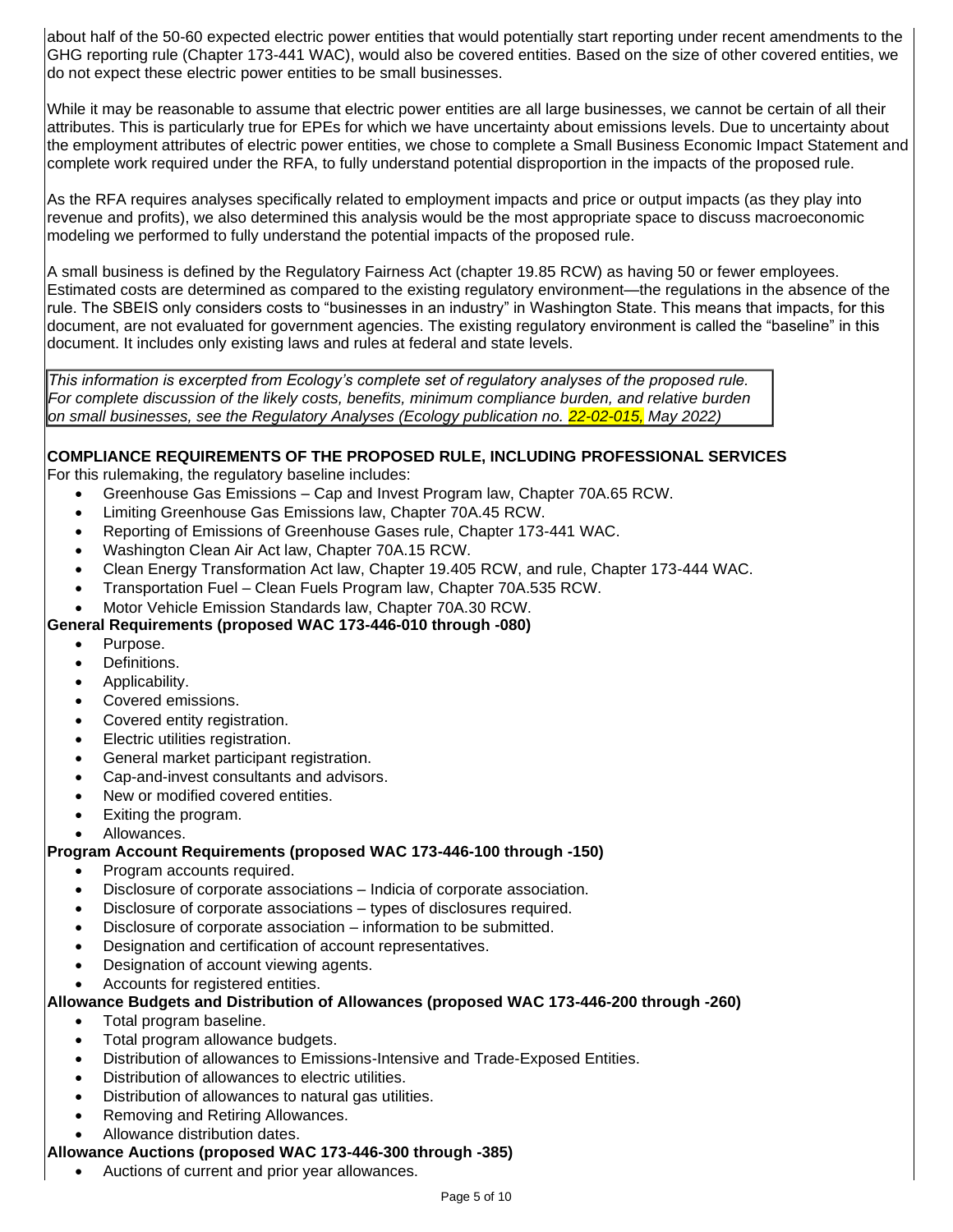- Public notice.
- Registration for an auction.
- Auctions prohibited actions.
- Suspension and revocation of registration.
- Bid quarantee.
- Purchase limits.
- Auction floor price and ceiling price.
- Administration of auction: lots.
- Bids.
- Determination of actual maximum bid value.
- Maximum bid value in excess of bid guarantee.
- Acceptance of bids.
- Payment for purchases.
- Summary of auction.
- Auction of future year allowances.
- Allowance Price Containment Reserve Account.
- Emissions Containment Reserve Account.
- Price ceiling units.
- Price ceiling unit Sales.

## **Compliance Instrument Transactions (proposed WAC 173-446-400 through -440)**

- Compliance instruments transactions general information.
- Transfers among registered entities process.
- Transaction requests information required by Ecology.
- Transfers to Ecology process.
- Transfers of no cost allowances from an electric utility to an electrical generating facility or to a federal power marketing administrator.
- Transfer of no cost allowances from a utility's holding account to its limited use holding account for consignment to auction
- Compliance instrument transactions prohibited actions.

## **Offsets (proposed WAC 173-446-500 through -595)**

- General requirements for Ecology offset credits and registry offset credits.
- Requirements for compliance offset protocols.
- Requirements for offset projects using Ecology compliance offset protocols.
- Authorized Project Designee.
- Listing of offset projects using Ecology compliance offset protocols.
- Monitoring, reporting, and record retention requirements for offset projects.
- Verification of GHG emissions reductions and GHG removal enhancements from offset projects.
- Requirements for offset verification services.
- Offset verifier and verification body accreditation.
- Conflict of interest requirements for verification bodies and offset verifiers for verification of offset project data reports.
- Issuance of registry offset credits.
- Issuance of Ecology offset credits.
- Process for issuance of Ecology offset credits.
- Registration of Ecology offset credits.
- Forestry offset reversals.
- Transferability of Ecology offset credits.
- Invalidation of Ecology offset credits.
- Approval requirements for offset project registries.
- Offset project registry requirements.
- Direct environmental benefits in the state.

## **COSTS OF COMPLIANCE: EQUIPMENT**

Compliance with the proposed rule, compared to the baseline, is not likely to impose additional costs of equipment that are separable from emission abatement costs (see below).

## **COSTS OF COMPLIANCE: SUPPLIES**

Compliance with the proposed rule, compared to the baseline, is not likely to impose additional costs of supplies.

## **COSTS OF COMPLIANCE: LABOR**

Compliance with the proposed rule, compared to the baseline, is not likely to impose additional costs of labor that are separable from willingness to pay for GHG emissions allowances.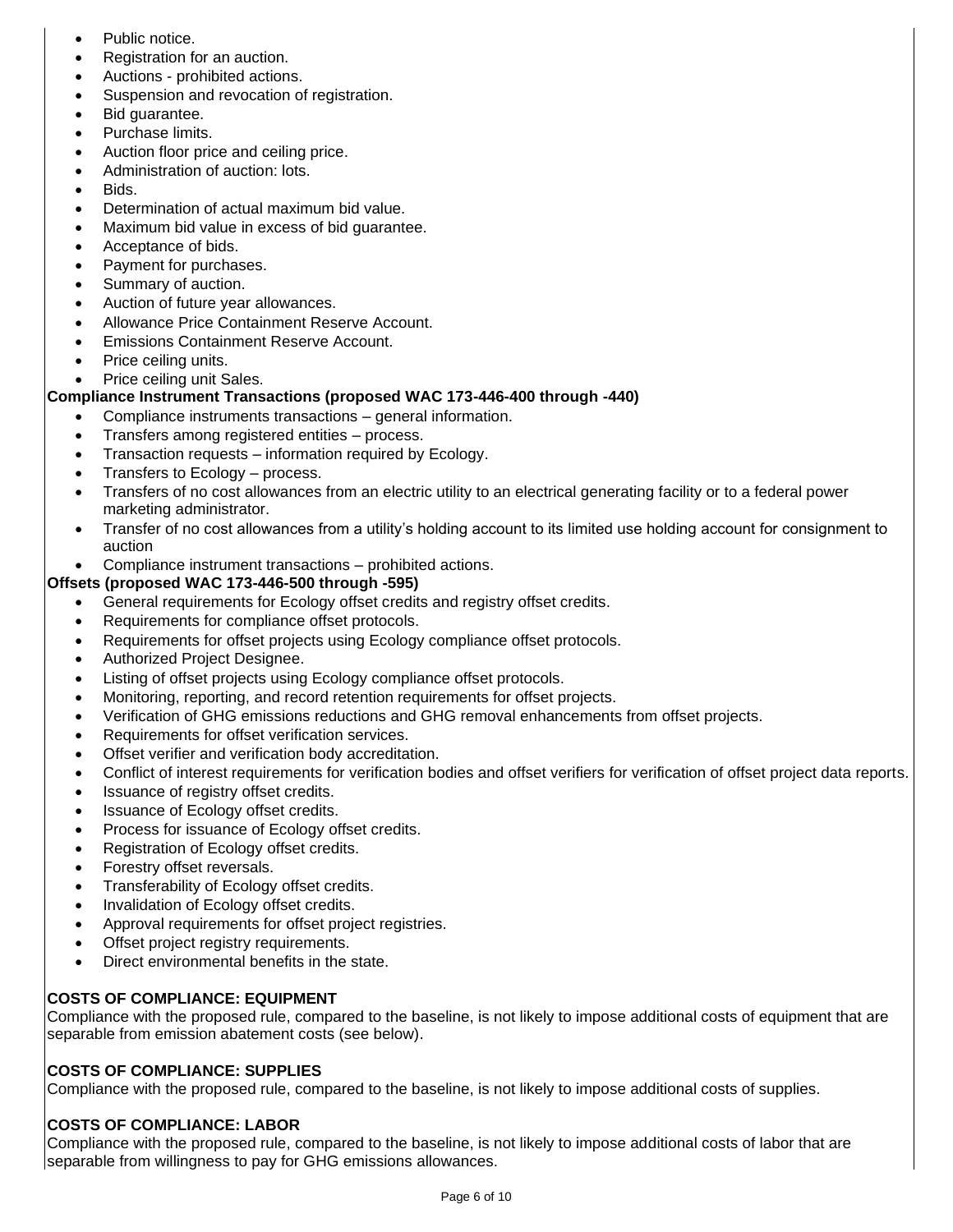## **COSTS OF COMPLIANCE: PROFESSIONAL SERVICES**

Compliance with the proposed rule, compared to the baseline, is not likely to impose additional costs of professional services that are separable from willingness to pay for GHG emissions allowances.

## **COSTS OF COMPLIANCE: ADMINISTRATIVE COSTS**

Where applicable, Ecology estimates administrative costs ("overhead") as part of the cost of labor and professional services.

#### **COSTS OF COMPLIANCE: OTHER**

The various requirements in the proposed rule would interact to run the Cap and Invest Program. To estimate the costs resulting from the proposed rule, we estimated the costs of the combined requirements. These include combined costs of:

- Allowance purchases.
- Offsets.
- Emissions reductions.

Recall that allowance prices account for various transaction costs of being a covered entity under the proposed rule and allowance auction participation.

See the Preliminary Regulatory Analyses for this rulemaking for discussion of our overall analytic structure and assumptions, including underlying estimates of allowance market prices, allowance volumes, and emissions levels.

| Year                                 | <b>Allowance Purchases</b> | <b>Abatement Costs</b> | <b>Total Costs</b> |
|--------------------------------------|----------------------------|------------------------|--------------------|
|                                      | (billions of \$)           | (billions of $$$ )     | (billions of $$$ ) |
| 2030                                 | \$2.77                     | \$0.88                 | \$3.65             |
| 2040                                 | \$0.66                     | \$0.44                 | \$1.10             |
| 2050                                 | \$0.06                     | \$0.54                 | \$0.60             |
| <b>Present Value</b><br>through 2050 | \$37.45                    | \$11.11                | \$48.56            |

We also estimated total costs with maximum allowed use of offset credits.

| Year                                 | Allowance Purchases<br>(billions of \$) | <b>Offset Purchases</b><br>(billions of $$$ ) | <b>Abatement Costs</b><br>(billions of $$)$ ) | <b>Total Costs</b><br>(billions of \$) |
|--------------------------------------|-----------------------------------------|-----------------------------------------------|-----------------------------------------------|----------------------------------------|
| 2030                                 | \$2.50                                  | \$0.23                                        | \$0.88                                        | \$3.61                                 |
| 2040                                 | \$0.62                                  | \$0.04                                        | \$0.44                                        | \$1.10                                 |
| 2050                                 | \$0.04                                  | \$0.02                                        | \$0.54                                        | \$0.60                                 |
| <b>Present Value</b><br>through 2050 | \$34.44                                 | \$2.56                                        | \$11.11                                       | \$48.11                                |

We note that maximum use of offsets reduces average compliance costs, but has only minor impact on costs. We have therefore made the simplifying assumption of no offset use in sensitivity and alternatives analyses, which also conservatively estimates the high end of potential costs for relevant scenarios.

The costs in the tables above are maximum costs for each scenario, since abatement calculations assume a unit cost equivalent to the allowance market price. In reality, covered entities with emissions abatement options available to them at costs below the allowance price would first choose to reduce emissions before using allowances. The inverse holds for entities with high marginal abatement costs, which would inform their greater demand for allowances, which is in turn reflected by higher allowance market prices.

#### **COMPARISON OF COMPLIANCE COST FOR SMALL VERSUS LARGE BUSINESSES**

We calculated the estimated per-business costs to comply with the proposed rule, based on the costs estimated in Chapter 3 of this document. In this section, we estimate compliance costs per employee.

Since there is uncertainty in the employment levels of potential small business electric power entities, we chose to examine the full range of 1 – 50 employees that defines a small business in the RFA.

| Type of cost (or total cost)                               | Low      | Hiah        |
|------------------------------------------------------------|----------|-------------|
| Average small business employment                          |          | 50          |
| Average employment at largest ten percent of<br>businesses | 127.498  | 127.498     |
| Small business cost per employee                           | \$266,80 | \$13,216,16 |
|                                                            |          |             |
| Largest business cost per employee                         | \$105    | \$104       |

We conclude that, **if the proposed rule does impose compliance costs on small businesses, it may disproportionately affect them**. Therefore Ecology must include elements in the proposed rule to mitigate the potential for this disproportion, as far as is legal and feasible.

## **CONSIDERATION OF LOST SALES OR REVENUE**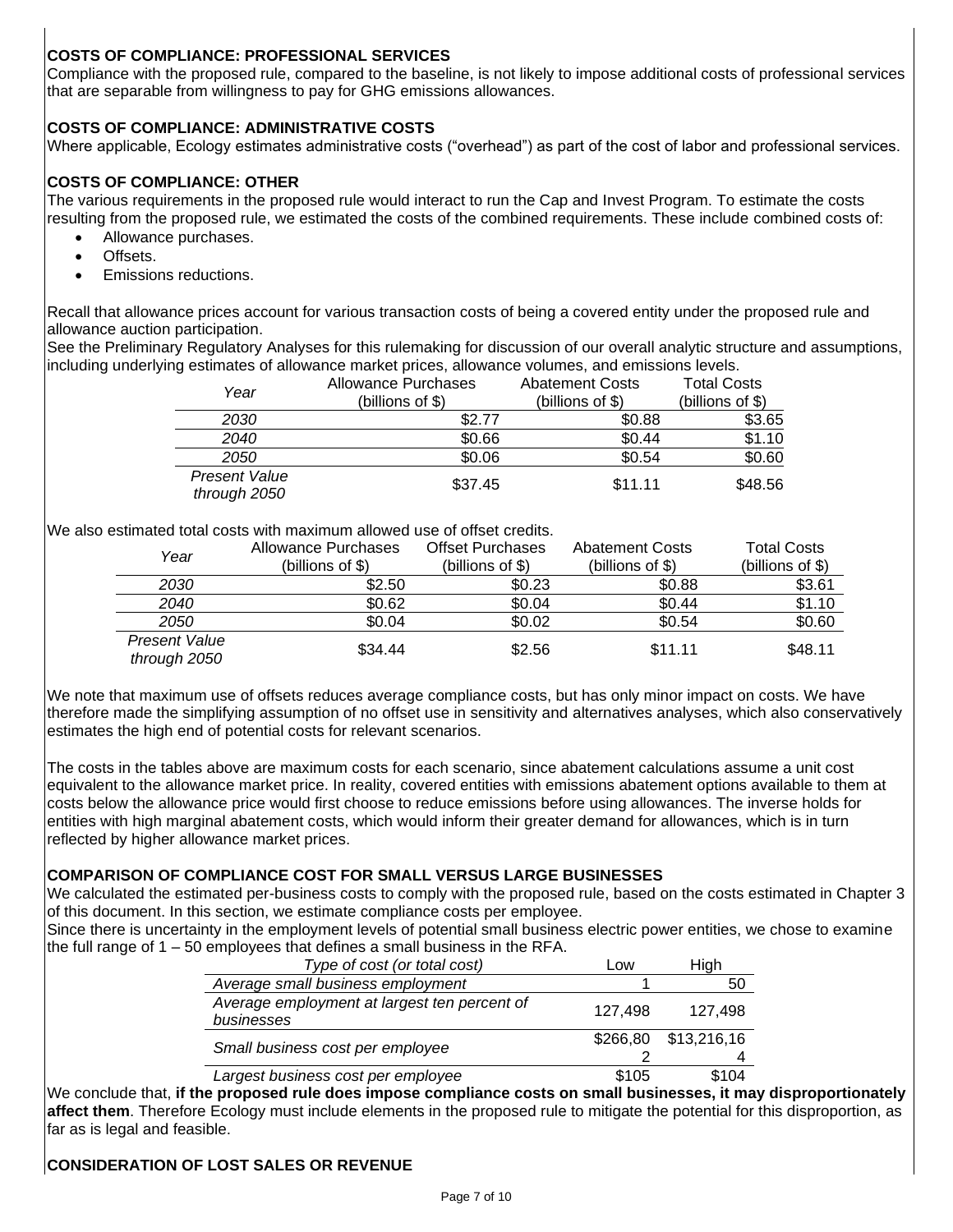Businesses that would incur costs under the Cap and Invest Program could experience reduced sales or revenues if the proposed rule significantly affects the prices of the goods they sell. The degree to which this could happen is strongly related to each business's production and pricing model (whether additional lump-sum costs would significantly affect marginal costs), as well as the specific attributes of the markets in which they sell goods, including the degree of influence each firm has on market prices, as well as the relative responsiveness of market demand to price changes.

We used the REMI E3+ model for Washington State to estimate the impact of the proposed rule on directly affected markets, accounting for dynamic adjustments throughout the economy. The model accounts for: inter-industry impacts; price, wage, and population changes; and dynamic adjustment of all economic and population variables over time. Motor vehicle

|      |                         | <b>IVIULUI VELIIUIE</b> |             |                    |                    |
|------|-------------------------|-------------------------|-------------|--------------------|--------------------|
|      | Statewide Price         | fuels, lubricants,      |             |                    |                    |
| Year | Level Impacts           | and fluids              | Electricity | <b>Natural Gas</b> | Fuel Oil           |
| 2030 | 0.28%                   | 1.50%                   | 2.80%       | $-4.20%$           | 1.40%              |
| 2040 | $0.07\%$                | 0.40%                   | 1.00%       | 0.30%              | 0.40%              |
| 2050 | 0.03%                   | 0.20%                   | 0.60%       | 2.00%              | 0.20%              |
| Year | <b>Statewide Output</b> | <b>Utilities</b>        | Retail      | Wholesale          | Transportation and |
|      | Impacts (billions of    |                         |             | (includes)         | Warehousing        |
|      | \$)                     |                         |             | transportation     |                    |
|      |                         |                         |             | fuels)             |                    |
| 2030 | $-$ \$2.25              | $-$0.29$                | $-$0.41$    | $-$0.88$           | $-$0.12$           |
| 2040 | -\$2.62                 | $-$0.21$                | $-$0.23$    | $-$0.62$           | $-$0.09$           |
| 2050 | $-$1.47$                | $-$0.10$                | $-$0.15$    | $-$0.31$           | $-$0.05$           |
|      |                         |                         |             |                    |                    |

## **MITIGATION OF DISPROPORTIONATE IMPACT**

The RFA (19.85.030(2) RCW) states that:

"Based upon the extent of disproportionate impact on small business identified in the statement prepared under RCW 19.85.040, the agency shall, where legal and feasible in meeting the stated objectives of the statutes upon which the rule is based, reduce the costs imposed by the rule on small businesses. The agency must consider, without limitation, each of the following methods of reducing the impact of the proposed rule on small businesses:

- a) Reducing, modifying, or eliminating substantive regulatory requirements;
- b) Simplifying, reducing, or eliminating recordkeeping and reporting requirements;
- c) Reducing the frequency of inspections;
- d) Delaying compliance timetables;
- e) Reducing or modifying fine schedules for noncompliance; or
- f) Any other mitigation techniques including those suggested by small businesses or small business advocates."

We considered all of the above options, the goals and objectives of the authorizing statutes (see Chapter 6), and the scope of this rulemaking. We limited compliance cost-reduction methods to those that:

- Are legal and feasible.
- Meet the goals and objectives of the authorizing statute.
- Are within the scope of this rulemaking.

Though the proposed rule is not analytically separable from the regulatory baseline for the purposes of this analysis, the authorizing statute does not allow Ecology to reduce, modify, or eliminate substantive requirements for any covered entities. The areas of the proposed rule reflecting these statutory requirements include rule coverage, inspections or their equivalent in verification, emissions reduction goals, compliance timetables, and fines. The areas in which Ecology exercised its discretion do not control substantive regulatory requirements or these other areas dictated in whole or in part by the statute.

Ecology simplified requirements related to recordkeeping and reporting by automatically registering covered entities (a subset of which may be small businesses, though are likely not; see Section 7.2). Automatic registration allows these businesses to avoid an element of transaction costs.

Small businesses would also inherently have fewer or no corporate associations (direct or indirect), and require fewer personnel managing or observing market and compliance activities.

#### **SMALL BUSINESS AND LOCAL GOVERNMENT CONSULTATION**

Ecology involved small businesses and local governments in its development of the proposed rule, using:

- Four stakeholder meetings:
	- o November 8, 2022
	- o December 16, 2022 (morning).
	- o December 16, 2022 (afternoon).
	- o January 11, 2022.
	- For each stakeholder meeting we sent notifications to two email distribution lists that include multiple business and local government contacts: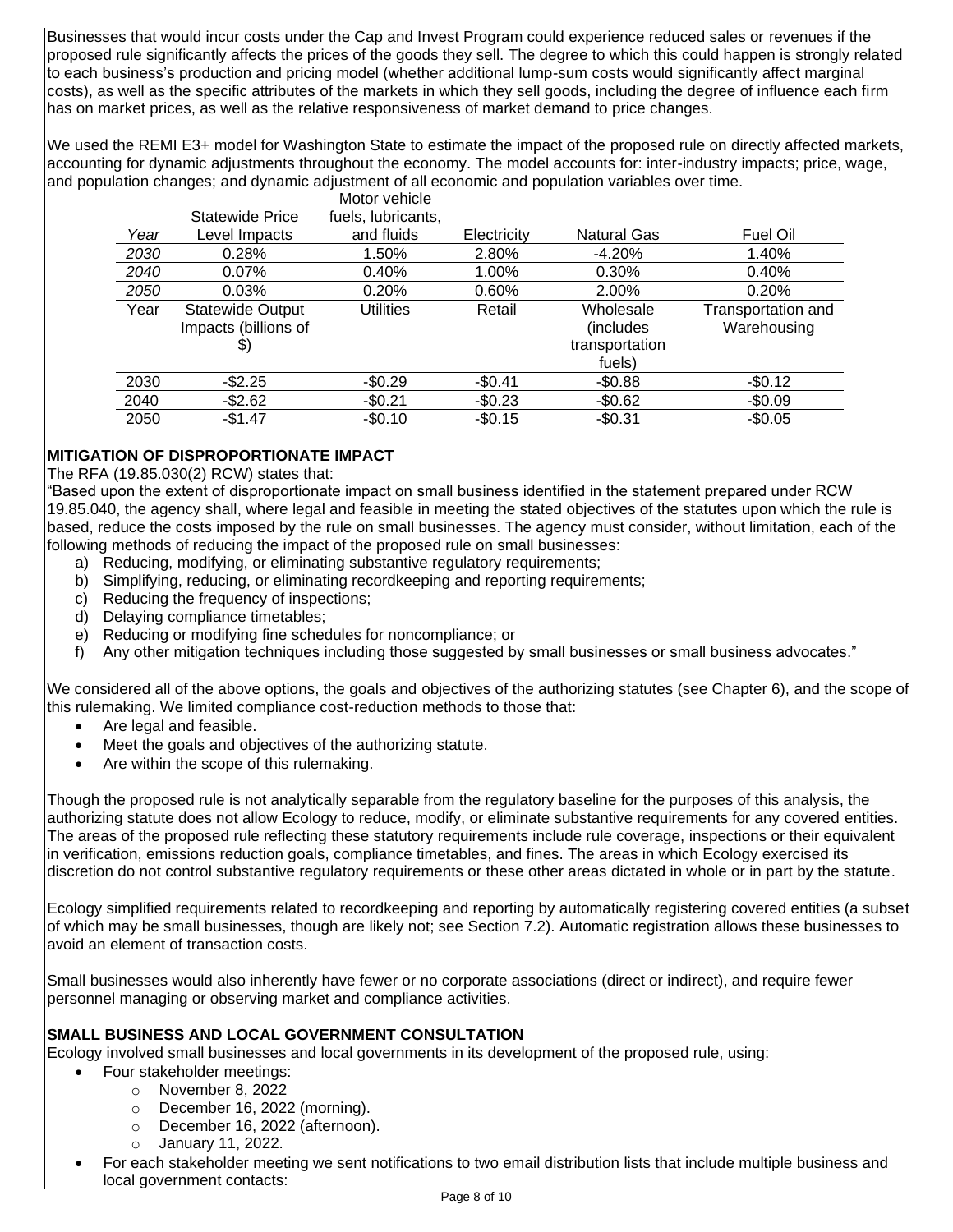- o Climate Commitment Act listserv.
- o Greenhouse gas reporting listserv.
- Two Tribal rulemaking review sessions:
	- o January 13, 2022.
		- o January 18, 2022.
- An informal comment period from Nov. 8 Jan. 26 (deadline extended from initial date of Jan. 18 in response to stakeholder requests).

## **NAICS CODES OF INDUSTRIES IMPACTED BY THE PROPOSED RULE**

| <b>NAICS</b> | <b>NAICS Title</b>                                                             | <b>NAICS</b> | <b>NAICS Title</b>                                                     |
|--------------|--------------------------------------------------------------------------------|--------------|------------------------------------------------------------------------|
| 1121         | Cattle Ranching and Farming                                                    | 3274         | Lime and Gypsum Product Manufacturing                                  |
| 2123         | Nonmetallic Mineral Mining and<br>Quarrying                                    | 3311         | Iron and Steel Mills and Ferroalloy<br>Manufacturing                   |
| 2131         | <b>Support Activities for Mining</b>                                           | 3313         | Alumina and Aluminum Production and<br>Processing                      |
| 2211         | Electric Power Generation,<br><b>Transmission and Distribution</b>             | 3314         | Nonferrous Metal (except Aluminum)<br><b>Production and Processing</b> |
| 2212         | <b>Natural Gas Distribution</b>                                                | 3321         | Forging and Stamping                                                   |
| 2213         | Water, Sewage and Other Systems                                                | 3344         | Semiconductor and Other Electronic<br><b>Component Manufacturing</b>   |
| 3112         | <b>Grain and Oilseed Milling</b>                                               | 3359         | Other Electrical Equipment and Component<br>Manufacturing              |
| 3114         | Fruit and Vegetable Preserving and<br><b>Specialty Food Manufacturing</b>      | 3364         | Aerospace Product and Parts<br>Manufacturing                           |
| 3115         | Dairy Product Manufacturing                                                    | 4247         | Petroleum and Petroleum Products<br><b>Merchant Wholesalers</b>        |
| 3116         | Animal Slaughtering and Processing                                             | 4251         | Wholesale Electronic Markets and Agents<br>and Brokers                 |
| 3119         | <b>Other Food Manufacturing</b>                                                | 4451         | <b>Grocery Stores</b>                                                  |
| 3211         | Sawmills and Wood Preservation                                                 | 4471         | <b>Gasoline Stations</b>                                               |
| 3212         | Veneer, Plywood, and Engineered<br><b>Wood Product Manufacturing</b>           | 4811         | Scheduled Air Transportation                                           |
| 3219         | <b>Other Wood Product Manufacturing</b>                                        | 4862         | Pipeline Transportation of Natural Gas                                 |
| 3221         | Pulp, Paper, and Paperboard Mills                                              | 4881         | Support Activities for Air Transportation                              |
| 3222         | <b>Converted Paper Product</b><br>Manufacturing                                | 4921         | <b>Couriers and Express Delivery Services</b>                          |
| 3241         | <b>Petroleum and Coal Products</b><br>Manufacturing                            | 4931         | Warehousing and Storage                                                |
| 3251         | <b>Basic Chemical Manufacturing</b>                                            | 5622         | <b>Waste Treatment and Disposal</b>                                    |
| 3253         | Pesticide, Fertilizer, and Other<br><b>Agricultural Chemical Manufacturing</b> | 6113         | Colleges, Universities, and Professional<br>Schools                    |
| 3272         | <b>Glass and Glass Product</b><br>Manufacturing                                | 9241         | Administration of Environmental Quality<br>Programs                    |
| 3273         | <b>Cement and Concrete Product</b><br>Manufacturing                            | 9281         | National Security and International Affairs                            |

#### **IMPACT ON JOBS**

We used the REMI E3+ model for Washington State to estimate the impact of the proposed rule on jobs in the state, accounting for dynamic adjustments throughout the economy.

The proposed rule would result in transfers of money within and between industries, as compared to the regulatory baseline. The modeled impacts on employment are the result of multiple small increases and decreases in employment, prices, and other economic variables across all industries in the state. We used outputs from the same model run as described above in Section 7.5. Employment impacts are presented in thousands of full-time employee (FTE) equivalents in each year.

| Year | Statewide | <b>Utilities</b> | Retail  | Wholesale<br>(includes)<br>transportation<br>fuels) | Transportation<br>and<br>Warehousing | Construction<br>(infrastructure) | Manufacturing |
|------|-----------|------------------|---------|-----------------------------------------------------|--------------------------------------|----------------------------------|---------------|
| 2030 | $-0.28$   | $-0.19$          | $-2.05$ | $-2.16$                                             | $-0.77$                              | 8.48                             | 0.352         |
| 2040 | -5.49     | $-0.11$          | $-0.87$ | -1.17                                               | $-0.52$                              | 1.86                             | $-0.175$      |
| 2050 | $-3.88$   | $-0.04$          | $-0.46$ | $-0.45$                                             | $-0.26$                              | $-0.08$                          | 0.255         |